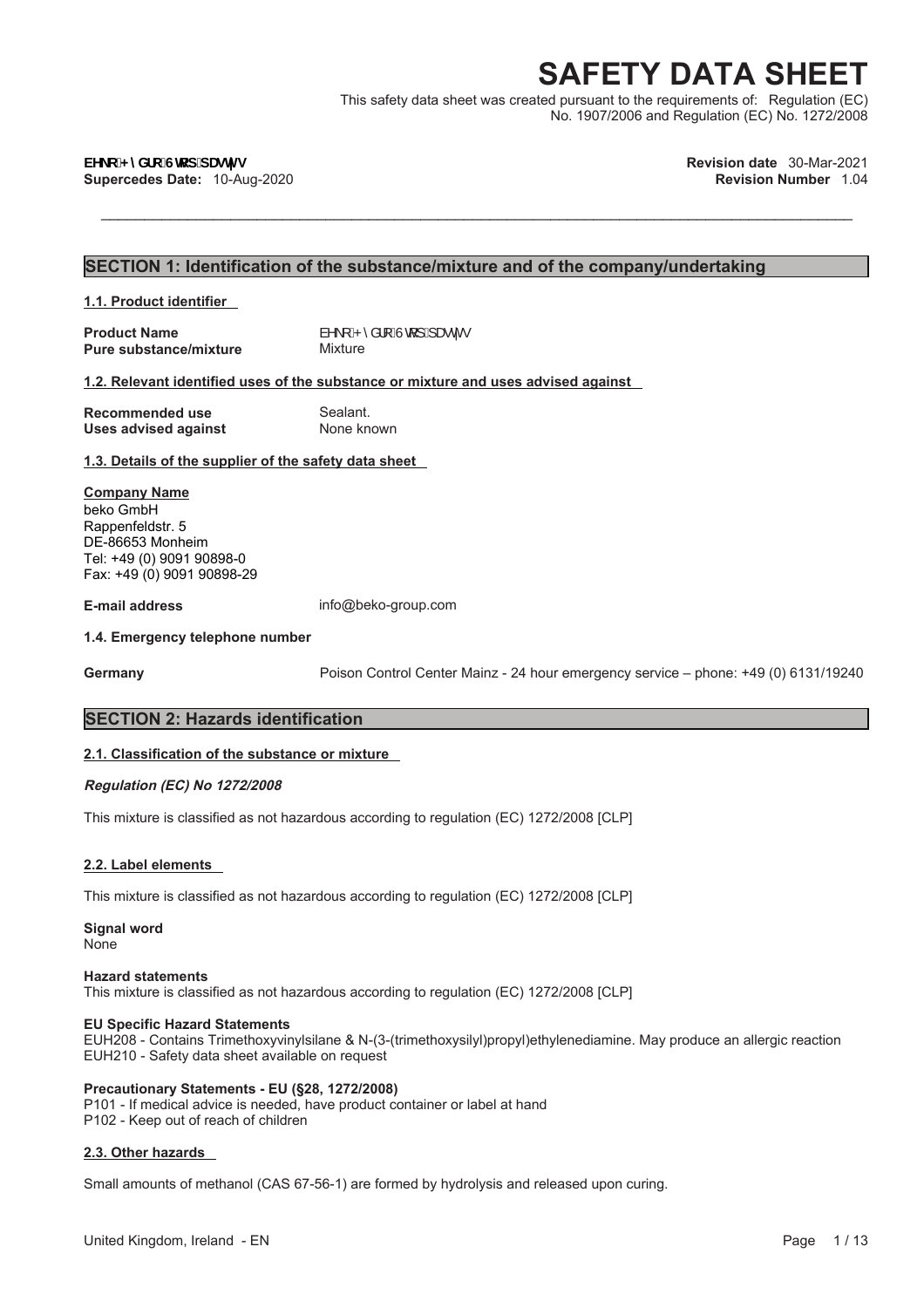\_\_\_\_\_\_\_\_\_\_\_\_\_\_\_\_\_\_\_\_\_\_\_\_\_\_\_\_\_\_\_\_\_\_\_\_\_\_\_\_\_\_\_\_\_\_\_\_\_\_\_\_\_\_\_\_\_\_\_\_\_\_\_\_\_\_\_\_\_\_\_\_\_\_\_\_\_\_\_\_\_\_\_\_\_\_\_

### VY c'<mXfc!Ghcd'dUgh'q

**Supercedes Date: 10-Aug-2020** 

### **PBT & vPvB**

This mixture contains no substance considered to be persistent, bioaccumulating or toxic (PBT). This mixture contains no substance considered to be very persistent nor very bioaccumulating (vPvB).

# **SECTION 3: Composition/information on ingredients**

### **3.1 Substances**

Not applicable

# **3.2 Mixtures**

| <b>Chemical name</b>                             | <b>EC No</b> | <b>CAS No</b> | Weight-%  | <b>Classification</b><br>according to<br><b>Regulation (EC)</b><br>No. 1272/2008<br>[CLP]         | <b>Specific</b><br>concentration limit<br>(SCL) | <b>REACH</b><br>registration<br>number |
|--------------------------------------------------|--------------|---------------|-----------|---------------------------------------------------------------------------------------------------|-------------------------------------------------|----------------------------------------|
| Trimethoxyvinylsilane                            | 220-449-8    | 2768-02-7     | $1 - 2.5$ | Skin Sens. 1B<br>(H317)<br>Acute Tox. 4<br>(H332)<br>Flam. Liq. 3<br>(H226)                       |                                                 | 01-2119513215-<br>52-XXXX              |
| Titanium dioxide                                 | 236-675-5    | 13463-67-7    | $0.1 - 1$ | Carc. 2 (H351i)                                                                                   |                                                 | 01-2119489379-<br>17-XXXX              |
| N-(3-(trimethoxysilyl)pro<br>pyl)ethylenediamine | 217-164-6    | 1760-24-3     | $0.1 - 1$ | Eye Dam. 1<br>(H318)<br>Skin Sens. 1B<br>(H317)<br>STOT SE3<br>(H335)                             |                                                 | 01-2119970215-<br>39-XXXX              |
| Ethyl silicate                                   | 201-083-8    | 78-10-4       | $0.1 - 1$ | Acute Tox. 4<br>(H332)<br>Eye Irrit. 2<br>(H319)<br>STOT SE 3<br>(H335)<br>Flam. Liq. 3<br>(H226) |                                                 | 01-2119496195-<br>28-xxxx              |

## **Full text of H- and EUH-phrases: see section 16**

Note:  $\wedge$  indicates not classified, however, the substance is listed in section 3 as it has an OEL

This product does not contain candidate substances of very high concern at a concentration >=0.1% (Regulation (EC) No. 1907/2006 (REACH), Article 59)

# **SECTION 4: First aid measures**

### **4.1. Description of first aid measures**

| <b>General advice</b> | If medical advice is needed, have product container or label at hand.                                                                                                                                                         |
|-----------------------|-------------------------------------------------------------------------------------------------------------------------------------------------------------------------------------------------------------------------------|
| <b>Inhalation</b>     | Remove to fresh air. If symptoms persist, call a doctor.                                                                                                                                                                      |
| Eye contact           | Rinse immediately with plenty of water, also under the eyelids, for at least 15 minutes.<br>Remove contact lenses, if present and easy to do. Continue rinsing. Get medical<br>attention if irritation develops and persists. |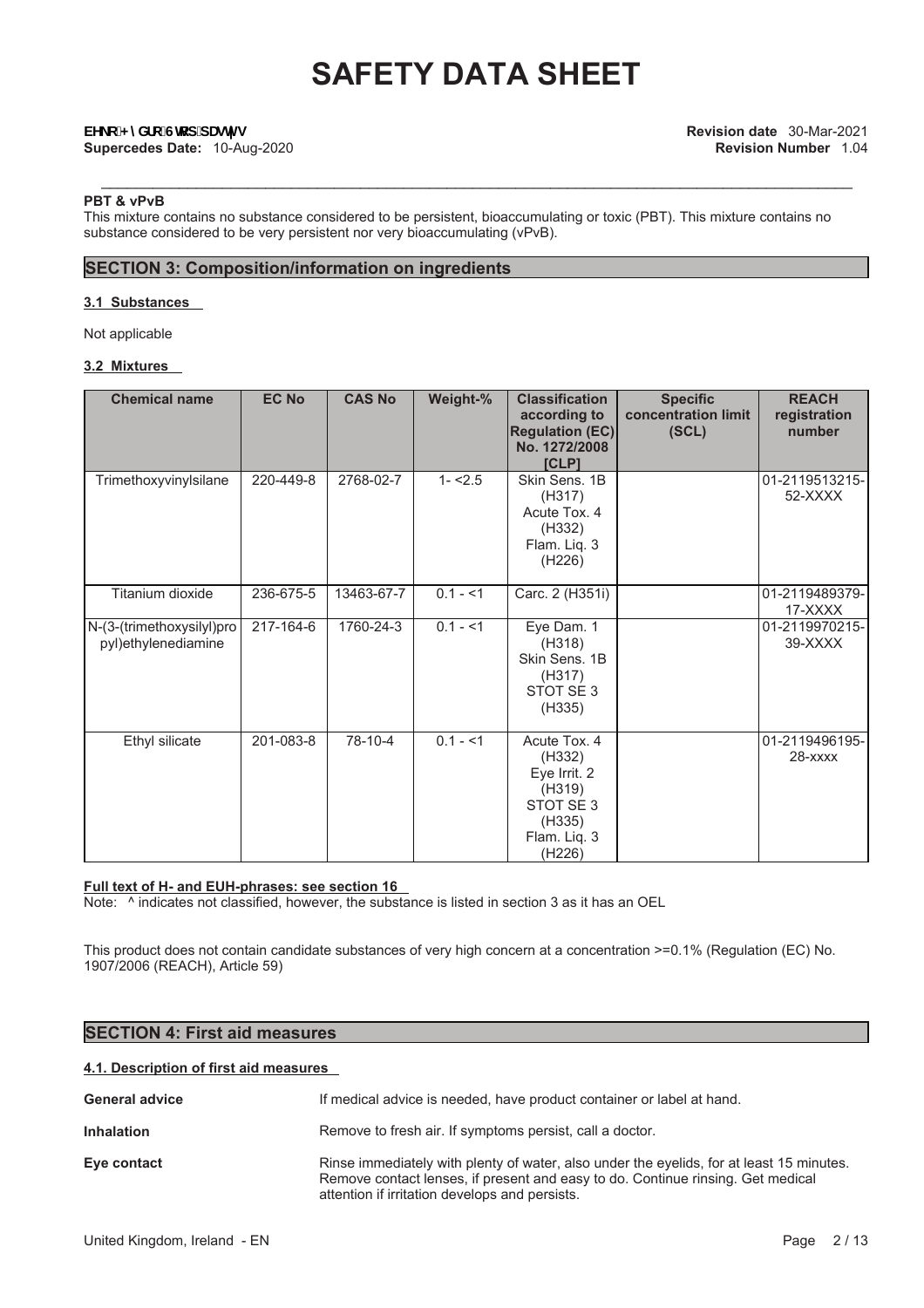\_\_\_\_\_\_\_\_\_\_\_\_\_\_\_\_\_\_\_\_\_\_\_\_\_\_\_\_\_\_\_\_\_\_\_\_\_\_\_\_\_\_\_\_\_\_\_\_\_\_\_\_\_\_\_\_\_\_\_\_\_\_\_\_\_\_\_\_\_\_\_\_\_\_\_\_\_\_\_\_\_\_\_\_\_\_\_

| VY_c < mXfc!Ghcd dUgh"g             | <b>Revision date</b> 30-Mar-2021 |
|-------------------------------------|----------------------------------|
| <b>Supercedes Date: 10-Aug-2020</b> | <b>Revision Number 1.04</b>      |

| <b>Skin contact</b>                                              | Wash skin with soap and water. In the case of skin irritation or allergic reactions see a<br>doctor.                                                                                                                            |
|------------------------------------------------------------------|---------------------------------------------------------------------------------------------------------------------------------------------------------------------------------------------------------------------------------|
| Ingestion                                                        | Call a doctor immediately. Rinse mouth thoroughly with water. Never give anything by<br>mouth to an unconscious person. Small amounts of toxic methanol are released by<br>hydrolysis.                                          |
| Self-protection of the first aider                               | Wear personal protective clothing (see section 8).                                                                                                                                                                              |
| 4.2. Most important symptoms and effects, both acute and delayed |                                                                                                                                                                                                                                 |
| <b>Symptoms</b>                                                  | None known.                                                                                                                                                                                                                     |
|                                                                  | 4.3. Indication of any immediate medical attention and special treatment needed                                                                                                                                                 |
| Note to doctors                                                  | Treat symptomatically. Small amounts of methanol (CAS 67-56-1) are formed by<br>hydrolysis and released upon curing.                                                                                                            |
| <b>SECTION 5: Firefighting measures</b>                          |                                                                                                                                                                                                                                 |
| 5.1. Extinguishing media                                         |                                                                                                                                                                                                                                 |
| <b>Suitable Extinguishing Media</b>                              | Water spray, carbon dioxide (CO2), dry chemical, alcohol-resistant foam.                                                                                                                                                        |
| Unsuitable extinguishing media                                   | Full water jet.                                                                                                                                                                                                                 |
| 5.2. Special hazards arising from the substance or mixture       |                                                                                                                                                                                                                                 |
| Specific hazards arising from the<br>chemical                    | Thermal decomposition can lead to release of irritating gases and vapours.                                                                                                                                                      |
| <b>Hazardous combustion products</b>                             | Carbon monoxide. Carbon dioxide (CO2). Silicon dioxide.                                                                                                                                                                         |
| 5.3. Advice for firefighters                                     |                                                                                                                                                                                                                                 |
| precautions for fire-fighters                                    | Special protective equipment and Wear self contained breathing apparatus for fire fighting if necessary.                                                                                                                        |
| <b>SECTION 6: Accidental release measures</b>                    |                                                                                                                                                                                                                                 |
|                                                                  | 6.1. Personal precautions, protective equipment and emergency procedures                                                                                                                                                        |
| <b>Personal precautions</b>                                      | Ensure adequate ventilation. Use personal protective equipment as required. Do not get<br>in eyes, on skin, or on clothing.                                                                                                     |
| For emergency responders                                         | Use personal protection recommended in Section 8.                                                                                                                                                                               |
| 6.2. Environmental precautions                                   |                                                                                                                                                                                                                                 |
| <b>Environmental precautions</b>                                 | Prevent product from entering drains. Do not allow to enter into soil/subsoil. See Section<br>12 for additional Ecological Information.                                                                                         |
| 6.3. Methods and material for containment and cleaning up        |                                                                                                                                                                                                                                 |
| <b>Methods for containment</b>                                   | Contain and collect spillage with non-combustible absorbent material, (e.g. sand, earth,<br>diatomaceous earth, vermiculite) and place in container for disposal according to local /<br>national regulations (see Section 13). |
| Methods for cleaning up                                          | Pick up and transfer to properly labelled containers.                                                                                                                                                                           |
| Prevention of secondary hazards                                  | Clean contaminated objects and areas thoroughly observing environmental regulations.                                                                                                                                            |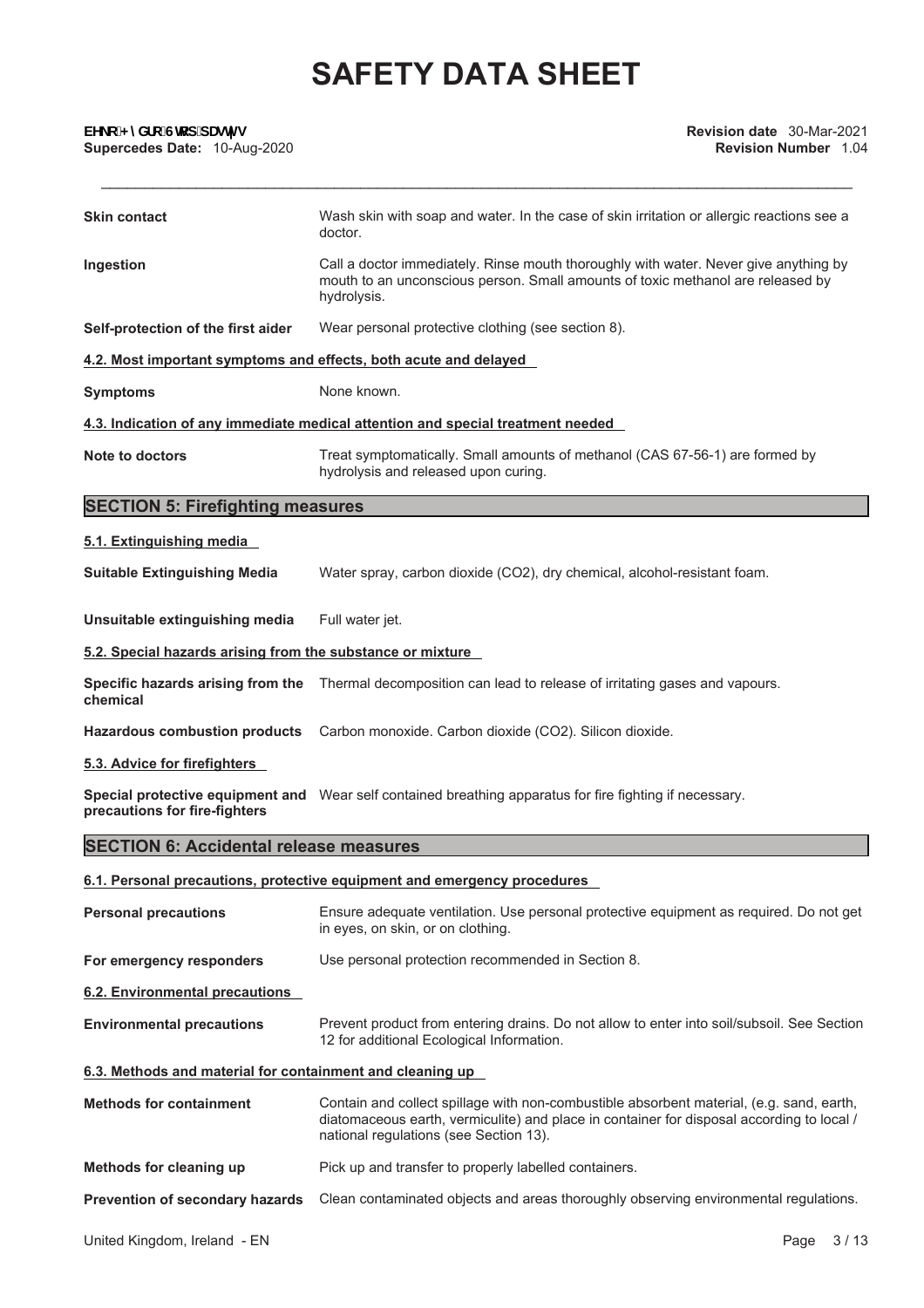\_\_\_\_\_\_\_\_\_\_\_\_\_\_\_\_\_\_\_\_\_\_\_\_\_\_\_\_\_\_\_\_\_\_\_\_\_\_\_\_\_\_\_\_\_\_\_\_\_\_\_\_\_\_\_\_\_\_\_\_\_\_\_\_\_\_\_\_\_\_\_\_\_\_\_\_\_\_\_\_\_\_\_\_\_\_\_

### VY\_c < nXfc!Ghcd dUgh"g

**Supercedes Date:** 10-Aug-2020 **Revision Number** 1.04

| 6.4. Reference to other sections                                  |                                                                                                                                                         |
|-------------------------------------------------------------------|---------------------------------------------------------------------------------------------------------------------------------------------------------|
| Reference to other sections                                       | See section 8 for more information. See section 13 for more information.                                                                                |
| <b>SECTION 7: Handling and storage</b>                            |                                                                                                                                                         |
| 7.1. Precautions for safe handling                                |                                                                                                                                                         |
| Advice on safe handling                                           | Ensure adequate ventilation. Use personal protection equipment. Avoid contact with<br>skin, eyes or clothing.                                           |
| <b>General hygiene considerations</b>                             | Do not eat, drink or smoke when using this product. Wash hands before breaks and after<br>work.                                                         |
| 7.2. Conditions for safe storage, including any incompatibilities |                                                                                                                                                         |
| <b>Storage Conditions</b>                                         | Protect from moisture. Keep containers tightly closed in a dry, cool and well-ventilated<br>place. Keep away from food, drink and animal feedingstuffs. |
| 7.3. Specific end use(s)                                          |                                                                                                                                                         |
| Specific use(s)<br>Sealant.                                       |                                                                                                                                                         |
|                                                                   | <b>Risk Management Methods (RMM)</b> The information required is contained in this Safety Data Sheet.                                                   |
| <b>Other information</b>                                          | Observe technical data sheet.                                                                                                                           |
| <b>SECTION 8: Exposure controls/personal protection</b>           |                                                                                                                                                         |

### **8.1. Control parameters**

**Exposure Limits** Small amounts of methanol (CAS 67-56-1) are formed by hydrolysis and released upon curing

| <b>Chemical name</b> | <b>European Union</b>     | <b>Ireland</b>              | <b>United Kingdom</b>        |
|----------------------|---------------------------|-----------------------------|------------------------------|
| Limestone            |                           | TWA: $10 \text{ mg/m}^3$    | TWA: $10 \text{ mg/m}^3$     |
| 1317-65-3            |                           | TWA: $4 \text{ mg/m}^3$     | TWA: $4 \text{ mg/m}^3$      |
|                      |                           | STEL: $30 \text{ mg/m}^3$   | STEL: $30 \text{ mg/m}^3$    |
|                      |                           | STEL: $12 \text{ mg/m}^3$   | STEL: $12 \text{ mg/m}^3$    |
| Methyl alcohol       | TWA: 200 ppm              | <b>TWA: 200 ppm</b>         | <b>TWA: 200 ppm</b>          |
| 67-56-1              | TWA: $260 \text{ mg/m}^3$ | TWA: $260 \text{ mg/m}^3$   | TWA: $266$ mg/m <sup>3</sup> |
|                      |                           | STEL: 600 ppm               | STEL: 250 ppm                |
|                      |                           | STEL: 780 mg/m <sup>3</sup> | STEL: $333 \text{ mg/m}^3$   |
|                      |                           | Sk <sup>*</sup>             | Sk*                          |

| <b>Chemical name</b> | European Union | Ireland                                  | <b>United Kinadom</b> |
|----------------------|----------------|------------------------------------------|-----------------------|
| Methyl alcohol       |                | · Methanol end of<br>15 ma/L<br>(urine - |                       |
| 67-56-1              |                | shift`                                   |                       |

# **Derived No Effect Level (DNEL)** No information available

| <b>Derived No Effect Level (DNEL)</b>          |                       |                                   |               |
|------------------------------------------------|-----------------------|-----------------------------------|---------------|
| Trimethoxyvinylsilane (2768-02-7)              |                       |                                   |               |
| Type                                           | <b>Exposure route</b> | Derived No Effect Level<br>(DNEL) | Safety factor |
| worker<br>Systemic health effects<br>Long term | Inhalation            | $27,6$ mg/m <sup>3</sup>          |               |
| worker<br>Systemic health effects<br>Long term | Dermal                | $3,9$ mg/kg bw/d                  |               |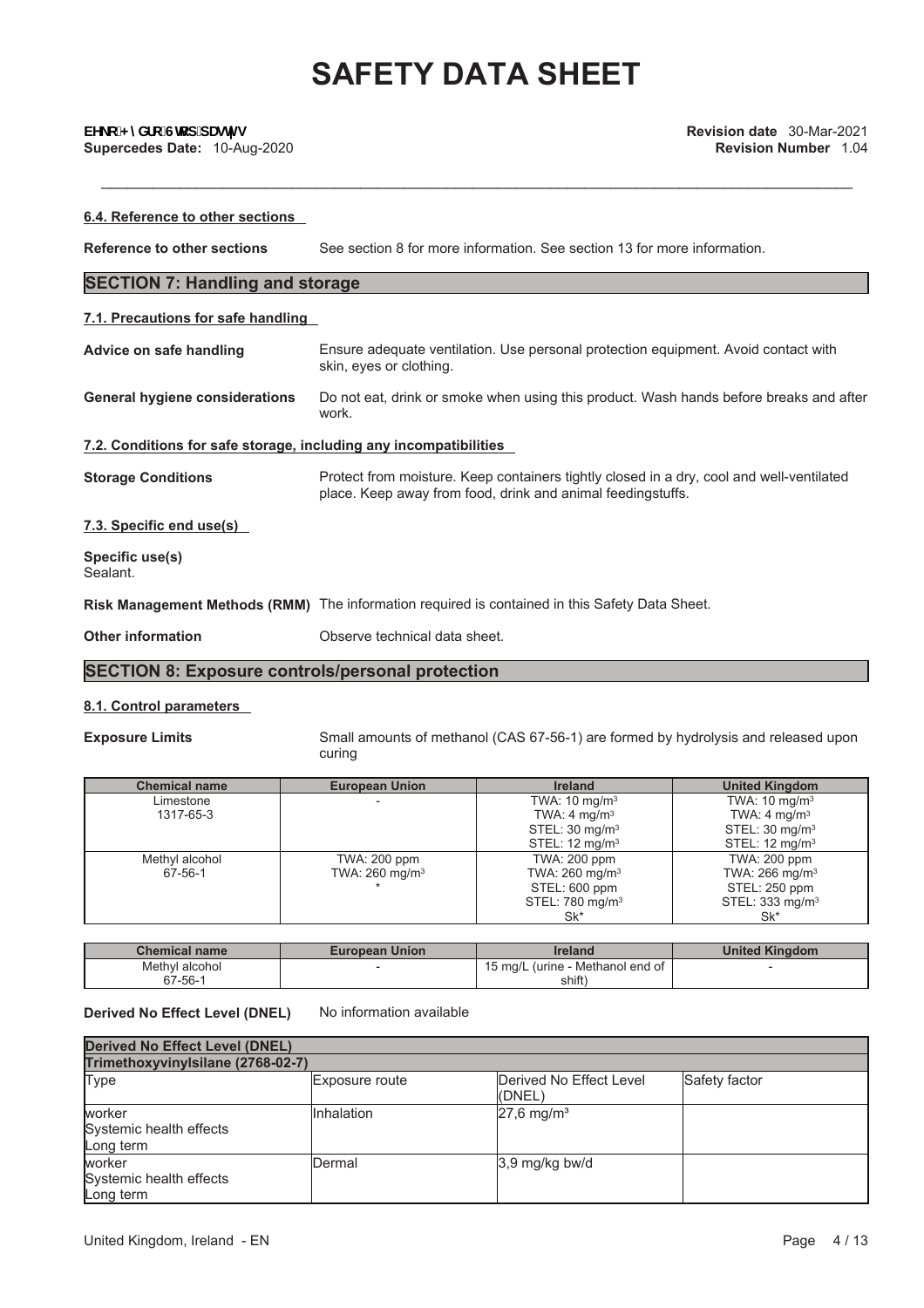# VY\_c < nXfc!Ghcd dUgh"g

| <b>Titanium dioxide (13463-67-7)</b> |                |                                   |               |  |
|--------------------------------------|----------------|-----------------------------------|---------------|--|
| Type                                 | Exposure route | Derived No Effect Level<br>(DNEL) | Safety factor |  |
| worker                               | Inhalation     | $10 \text{ mg/m}^3$               |               |  |
| Long term                            |                |                                   |               |  |
| Local health effects                 |                |                                   |               |  |

\_\_\_\_\_\_\_\_\_\_\_\_\_\_\_\_\_\_\_\_\_\_\_\_\_\_\_\_\_\_\_\_\_\_\_\_\_\_\_\_\_\_\_\_\_\_\_\_\_\_\_\_\_\_\_\_\_\_\_\_\_\_\_\_\_\_\_\_\_\_\_\_\_\_\_\_\_\_\_\_\_\_\_\_\_\_\_

| N-(3-(trimethoxysilyl)propyl)ethylenediamine (1760-24-3) |                       |                                   |               |  |
|----------------------------------------------------------|-----------------------|-----------------------------------|---------------|--|
| Type                                                     | <b>Exposure route</b> | Derived No Effect Level<br>(DNEL) | Safety factor |  |
| Long term<br>Systemic health effects<br>worker           | Inhalation            | 35.5 mg/ $m^3$                    |               |  |
| Long term<br>Systemic health effects<br>worker           | Dermal                | 5 mg/kg bw/d                      |               |  |
| Short term<br>Systemic health effects<br>worker          | Dermal                | 5 mg/kg bw/d                      |               |  |

| Ethyl silicate (78-10-4)                        |                |                                   |               |
|-------------------------------------------------|----------------|-----------------------------------|---------------|
| Type                                            | Exposure route | Derived No Effect Level<br>(DNEL) | Safety factor |
| worker<br>Short term<br>Systemic health effects | Dermal         | 12.1 mg/kg bw/d                   |               |
| worker<br>Systemic health effects<br>Long term  | Dermal         | 12.1 mg/kg bw/d                   |               |
| worker<br>Short term<br>Systemic health effects | Inhalation     | 85 mg/m <sup>3</sup>              |               |
| worker<br>Short term<br>Local health effects    | Inhalation     | 85 mg/m <sup>3</sup>              |               |
| worker<br>Long term<br>Systemic health effects  | Inhalation     | 85 mg/m <sup>3</sup>              |               |
| worker<br>Long term<br>Local health effects     | Inhalation     | 85 mg/m <sup>3</sup>              |               |

| <b>Derived No Effect Level (DNEL)</b>            |                       |                                   |               |  |
|--------------------------------------------------|-----------------------|-----------------------------------|---------------|--|
| Trimethoxyvinylsilane (2768-02-7)                |                       |                                   |               |  |
| Type                                             | <b>Exposure route</b> | Derived No Effect Level<br>(DNEL) | Safety factor |  |
| Consumer<br>Systemic health effects<br>Long term | Inhalation            | 18,9 mg/ $m^3$                    |               |  |
| Consumer<br>Systemic health effects<br>Long term | Dermal                | 7,8 mg/kg bw/d                    |               |  |
| Consumer<br>Systemic health effects<br>Long term | Oral                  | 0,3 mg/kg bw/d                    |               |  |

| <b>Titanium dioxide (13463-67-7)</b> |                       |                         |               |
|--------------------------------------|-----------------------|-------------------------|---------------|
| <b>Type</b>                          | <b>Exposure route</b> | Derived No Effect Level | Safety factor |
|                                      |                       | <b>DNEL</b>             |               |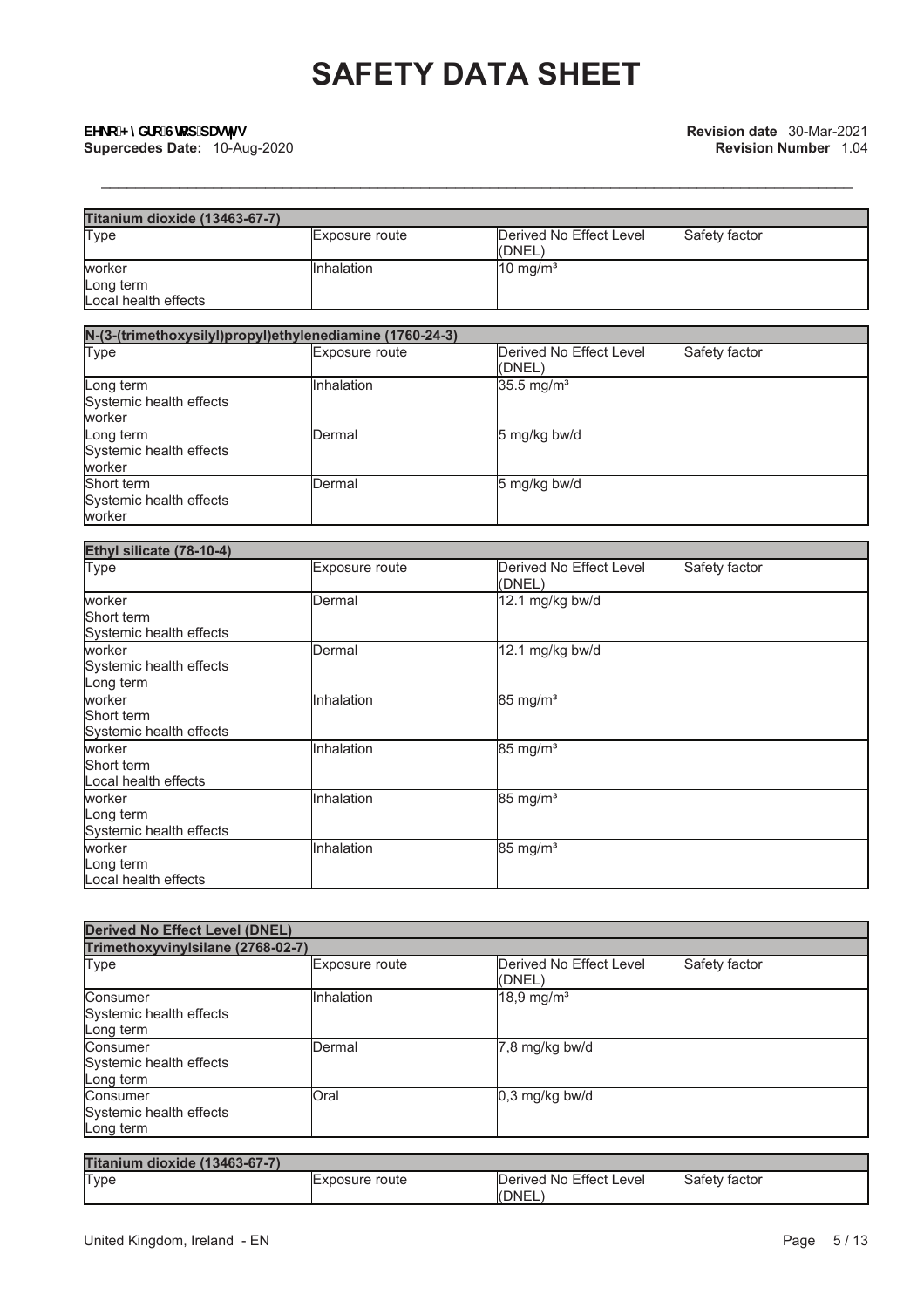# VY\_c < nXfc!Ghcd dUgh"g

# **Revision date** 30-Mar-2021

| Consumer                | <b>Oral</b> | 700 mg/kg bw/d |  |
|-------------------------|-------------|----------------|--|
| Long term               |             |                |  |
| Systemic health effects |             |                |  |

| N-(3-(trimethoxysilyl)propyl)ethylenediamine (1760-24-3) |                       |                                   |               |
|----------------------------------------------------------|-----------------------|-----------------------------------|---------------|
| <b>Type</b>                                              | <b>Exposure route</b> | Derived No Effect Level<br>(DNEL) | Safety factor |
| Long term<br>Systemic health effects<br>Consumer         | Oral                  | 2.5 mg/kg bw/d                    |               |
| Long term<br>Systemic health effects<br>Consumer         | Inhalation            | $8.7 \text{ mg/m}^3$              |               |
| Long term<br>Systemic health effects<br>Consumer         | Dermal                | mg/kg bw/d                        |               |

| Ethyl silicate (78-10-4)                          |                |                                   |               |
|---------------------------------------------------|----------------|-----------------------------------|---------------|
| Type                                              | Exposure route | Derived No Effect Level<br>(DNEL) | Safety factor |
| Consumer<br>Short term<br>Systemic health effects | Dermal         | 8.4 mg/kg bw/d                    |               |
| Consumer<br>Long term<br>Systemic health effects  | Dermal         | 8.4 mg/kg bw/d                    |               |
| Consumer<br>Short term<br>Systemic health effects | Inhalation     | $25 \text{ mg/m}^3$               |               |
| Consumer<br>Short term<br>Local health effects    | Inhalation     | $25 \text{ mg/m}^3$               |               |
| Consumer<br>Long term<br>Systemic health effects  | Inhalation     | $25 \text{ mg/m}^3$               |               |
| Consumer<br>Long term<br>Local health effects     | Inhalation     | $25 \text{ mg/m}^3$               |               |

**Predicted No Effect Concentration** No information available. **(PNEC)**

| <b>Predicted No Effect Concentration (PNEC)</b> |                                          |
|-------------------------------------------------|------------------------------------------|
| Trimethoxyvinvlsilane (2768-02-7)               |                                          |
| Environmental compartment                       | Predicted No Effect Concentration (PNEC) |
| Freshwater                                      | $0.34$ ma/                               |
| Marine water                                    | $0.034$ ma/l                             |
| Microorganisms in sewage treatment              | $110$ ma/                                |

| <b>Titanium dioxide (13463-67-7)</b> |                                          |  |
|--------------------------------------|------------------------------------------|--|
| Environmental compartment            | Predicted No Effect Concentration (PNEC) |  |
| Marine water                         | $0.0184$ mg/l                            |  |
| Freshwater sediment                  | 1000 mg/kg                               |  |
| Freshwater                           | $0.184$ mg/l                             |  |
| Marine sediment                      | $100 \text{ mg/kg}$                      |  |
| Soil                                 | $100$ mg/kg                              |  |
| Microorganisms in sewage treatment   | $100$ mg/                                |  |
| Freshwater - intermittent            | $0.193$ mg/l                             |  |

| N-(3-(trimethoxysilyl)propyl)ethylenediamine (1760-24-3) |                                                 |
|----------------------------------------------------------|-------------------------------------------------|
| Environmental compartment                                | <b>Predicted No Effect Concentration (PNEC)</b> |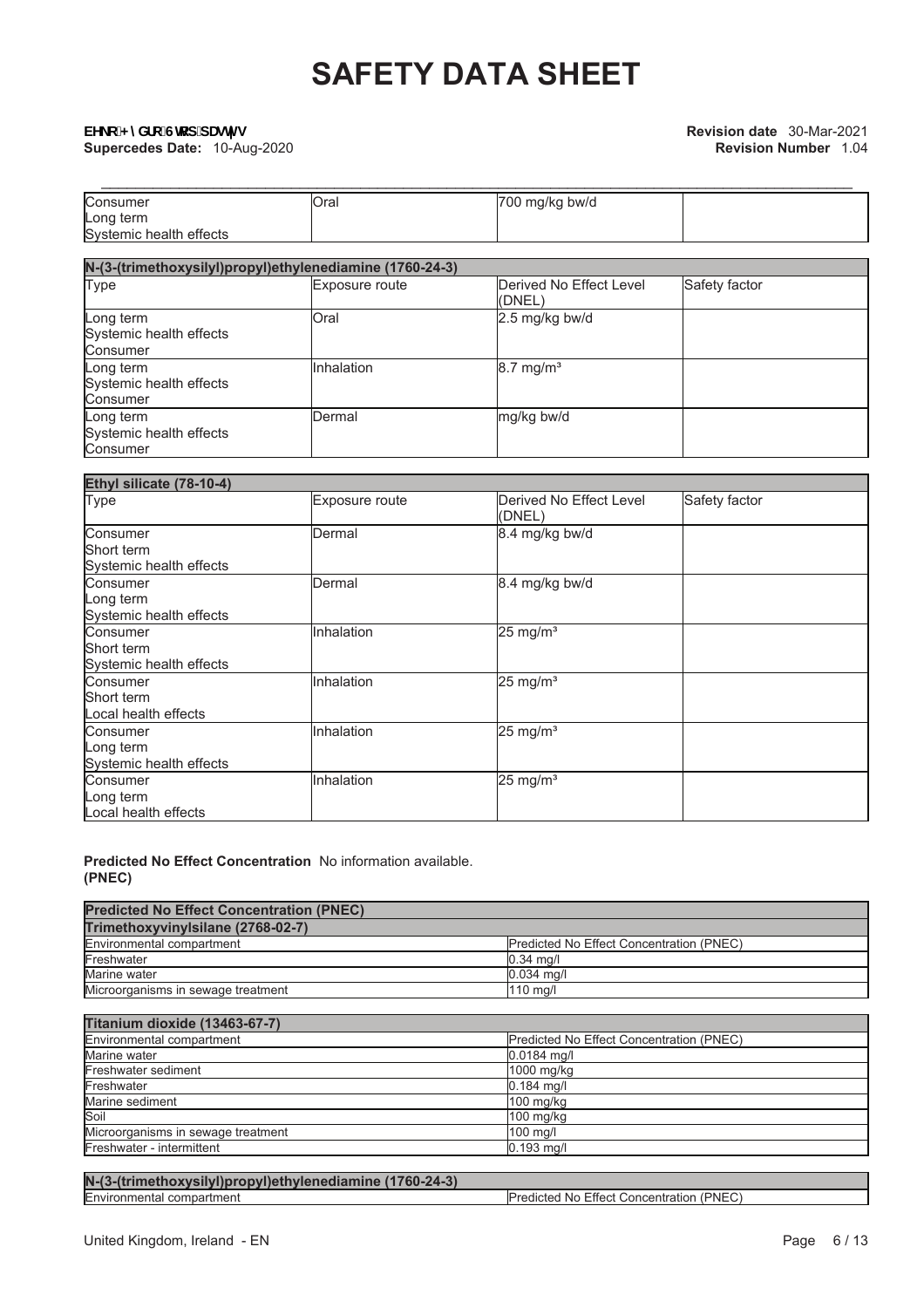# VY\_c < nXfc!Ghcd dUgh"g

**Supercedes Date:** 10-Aug-2020 **Revision Number** 1.04

| Freshwater                | $0.062$ mg/l  |  |
|---------------------------|---------------|--|
| Marine water              | $0.0062$ mg/l |  |
| Freshwater - intermittent | $0.62$ mg/l   |  |
| Freshwater sediment       | $0.05$ mg/kg  |  |
| Marine sediment           | $0.005$ mg/kg |  |
| Soil                      | 0.0075 mg/kg  |  |
| Sewage treatment plant    | 25 mg/l       |  |

| Ethyl silicate (78-10-4)  |                                                 |
|---------------------------|-------------------------------------------------|
| Environmental compartment | <b>Predicted No Effect Concentration (PNEC)</b> |
| Freshwater                | $0.192$ ma/l                                    |
| Marine water              | $0.0192$ ma/                                    |
| Freshwater sediment       | 0.18 mg/kg dry weight                           |
| Marine sediment           | 0.018 mg/kg dry weight                          |
| Soil                      | $0.05$ mg/kg                                    |

## **8.2. Exposure controls**

| <b>Engineering controls</b>     | Ensure adequate ventilation, especially in confined areas.                                                                                                                                                                                                                                                                                                                                                            |
|---------------------------------|-----------------------------------------------------------------------------------------------------------------------------------------------------------------------------------------------------------------------------------------------------------------------------------------------------------------------------------------------------------------------------------------------------------------------|
| Personal protective equipment   |                                                                                                                                                                                                                                                                                                                                                                                                                       |
| <b>Eye/face protection</b>      | Wear safety glasses with side shields (or goggles). Eye protection must conform to<br>standard EN 166.                                                                                                                                                                                                                                                                                                                |
| <b>Hand protection</b>          | Wear suitable gloves. Recommended Use:. Neoprene™. Nitrile rubber. Butyl rubber.<br>Glove thickness $> 0.7$ mm. The breakthrough time for the mentioned glove material is in<br>general greater than 480 min. Ensure that the breakthrough time of the glove material is<br>not exceeded. Refer to glove supplier for information on breakthrough time for specific<br>gloves. Gloves must conform to standard EN 374 |
| Skin and body protection        | Wear suitable protective clothing.                                                                                                                                                                                                                                                                                                                                                                                    |
| <b>Respiratory protection</b>   | In case of inadequate ventilation wear respiratory protection. During spraying wear<br>suitable respiratory equipment. Wear a respirator conforming to EN 140 with Type A/P2<br>filter or better.                                                                                                                                                                                                                     |
| <b>Recommended filter type:</b> | Organic gases and vapours filter conforming to EN 14387. White. Brown.                                                                                                                                                                                                                                                                                                                                                |
|                                 |                                                                                                                                                                                                                                                                                                                                                                                                                       |

**Environmental exposure controls** Do not allow uncontrolled discharge of product into the environment.

# **SECTION 9: Physical and chemical properties**

### **9.1. Information on basic physical and chemical properties**

| <b>Physical state</b><br>Appearance<br>Colour<br>Odour<br><b>Odour threshold</b> | Liquid<br>Paste<br>Grey<br>Characteristic<br>No information available |
|----------------------------------------------------------------------------------|-----------------------------------------------------------------------|
| <b>Property</b>                                                                  | <b>Values</b>                                                         |
| рH                                                                               | No data available                                                     |
| pH (as aqueous solution)                                                         | No data available                                                     |
| Melting point / freezing point                                                   | No data available                                                     |
| Initial boiling point and boiling                                                | No data available                                                     |
| range                                                                            |                                                                       |
| <b>Flash point</b>                                                               | > 61 °C                                                               |
| <b>Evaporation rate</b>                                                          | No data available                                                     |
| <b>Flammability</b>                                                              | Not applicable for liquids.                                           |
| <b>Flammability Limit in Air</b>                                                 |                                                                       |
| <b>Upper flammability or explosive</b> No data available<br>limits               |                                                                       |
| Lower flammability or explosive No data available<br><b>limits</b>               |                                                                       |
| Vapour pressure                                                                  | No data available                                                     |
| <b>Relative vapour density</b>                                                   | No data available                                                     |
| <b>Relative density</b>                                                          | 1.5                                                                   |

**Remarks • Method Not applicable** 

**Not applicable** Not applicable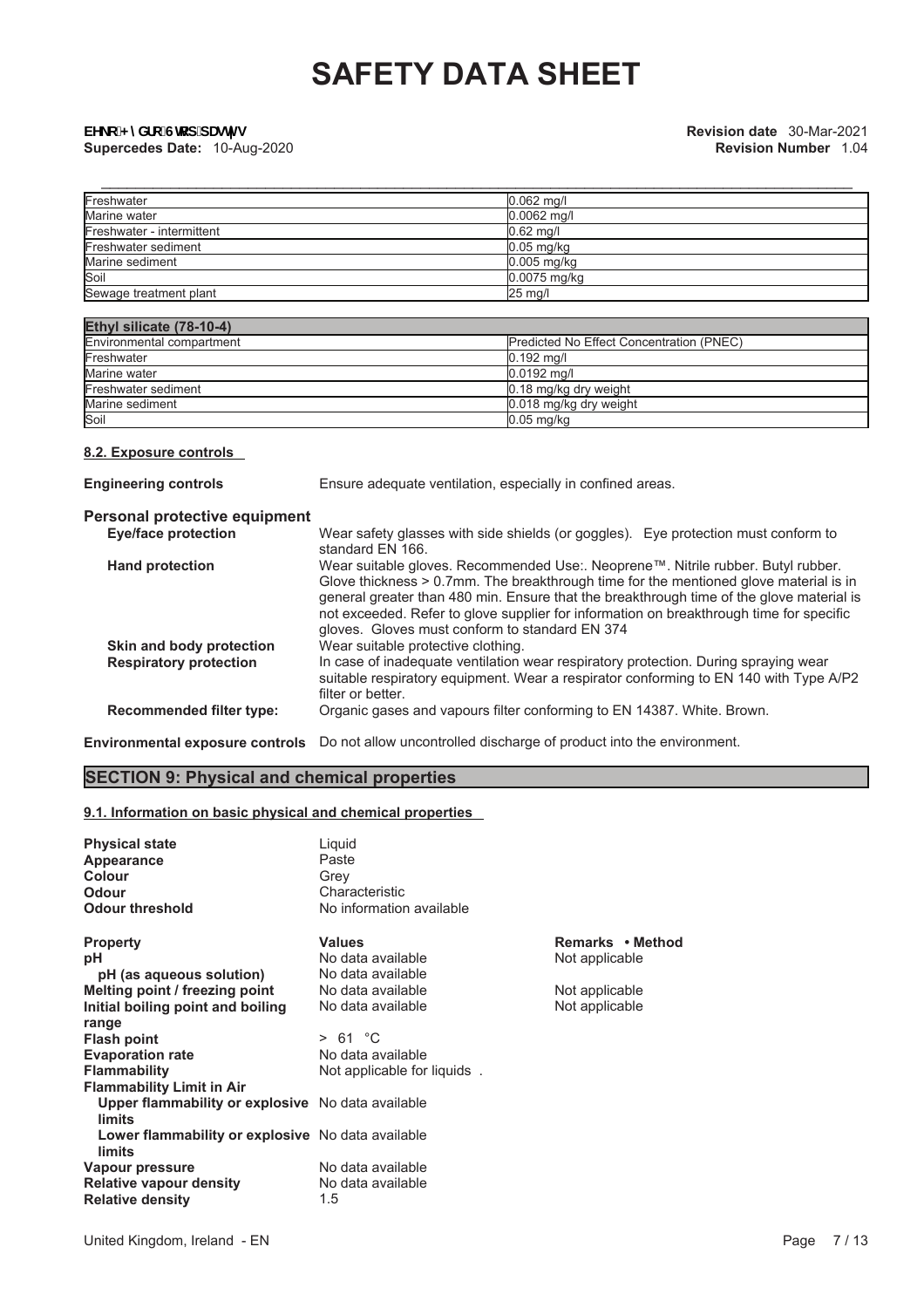\_\_\_\_\_\_\_\_\_\_\_\_\_\_\_\_\_\_\_\_\_\_\_\_\_\_\_\_\_\_\_\_\_\_\_\_\_\_\_\_\_\_\_\_\_\_\_\_\_\_\_\_\_\_\_\_\_\_\_\_\_\_\_\_\_\_\_\_\_\_\_\_\_\_\_\_\_\_\_\_\_\_\_\_\_\_\_

**Supercedes Date:** 10-Aug-2020 **Revision Number** 1.04 VY\_c < nXfc!Ghcd dUgh"g

**Revision date** 30-Mar-2021

| <b>Water solubility</b><br>Solubility(ies)<br><b>Partition coefficient</b><br><b>Autoignition temperature</b><br><b>Decomposition temperature</b><br><b>Kinematic viscosity</b><br><b>Dynamic viscosity</b><br><b>Explosive properties</b><br><b>Oxidising properties</b><br>9.2. Other information | Reacts with water<br>No data available<br>No data available<br>No data available<br>No data available<br>No data available<br>No data available<br>No data available<br>No data available |
|-----------------------------------------------------------------------------------------------------------------------------------------------------------------------------------------------------------------------------------------------------------------------------------------------------|-------------------------------------------------------------------------------------------------------------------------------------------------------------------------------------------|
| Solid content (%)<br>VOC Content (%)                                                                                                                                                                                                                                                                | No information available                                                                                                                                                                  |
| <b>Density</b>                                                                                                                                                                                                                                                                                      | No data available                                                                                                                                                                         |
| <b>SECTION 10: Stability and reactivity</b>                                                                                                                                                                                                                                                         |                                                                                                                                                                                           |
| 10.1. Reactivity                                                                                                                                                                                                                                                                                    |                                                                                                                                                                                           |
| <b>Reactivity</b>                                                                                                                                                                                                                                                                                   | Product cures with moisture.                                                                                                                                                              |
| 10.2. Chemical stability                                                                                                                                                                                                                                                                            |                                                                                                                                                                                           |
| <b>Stability</b>                                                                                                                                                                                                                                                                                    | Stable under normal conditions.                                                                                                                                                           |
| <b>Explosion data</b>                                                                                                                                                                                                                                                                               |                                                                                                                                                                                           |
| Sensitivity to mechanical<br>impact                                                                                                                                                                                                                                                                 | None.                                                                                                                                                                                     |
| Sensitivity to static discharge                                                                                                                                                                                                                                                                     | None.                                                                                                                                                                                     |
| 10.3. Possibility of hazardous reactions                                                                                                                                                                                                                                                            |                                                                                                                                                                                           |
| Possibility of hazardous reactions None under normal processing.                                                                                                                                                                                                                                    |                                                                                                                                                                                           |
| 10.4. Conditions to avoid                                                                                                                                                                                                                                                                           |                                                                                                                                                                                           |
| <b>Conditions to avoid</b>                                                                                                                                                                                                                                                                          | Protect from moisture. Product cures with moisture.                                                                                                                                       |
| 10.5. Incompatible materials                                                                                                                                                                                                                                                                        |                                                                                                                                                                                           |
| Incompatible materials                                                                                                                                                                                                                                                                              | None known based on information supplied.                                                                                                                                                 |
| 10.6. Hazardous decomposition products                                                                                                                                                                                                                                                              |                                                                                                                                                                                           |
| <b>Hazardous decomposition</b><br>products                                                                                                                                                                                                                                                          | None under normal use conditions. Small amounts of methanol (CAS 67-56-1) are<br>formed by hydrolysis and released upon curing.                                                           |
| <b>SECTION 11: Toxicological information</b>                                                                                                                                                                                                                                                        |                                                                                                                                                                                           |
| 11.1. Information on toxicological effects                                                                                                                                                                                                                                                          |                                                                                                                                                                                           |
| Information on likely routes of exposure                                                                                                                                                                                                                                                            |                                                                                                                                                                                           |

**Product Information** .

| <b>Inhalation</b>   | Based on available data, the classification criteria are not met. |
|---------------------|-------------------------------------------------------------------|
| Eye contact         | Based on available data, the classification criteria are not met. |
| <b>Skin contact</b> | Based on available data, the classification criteria are not met. |

United Kingdom, Ireland - EN **Page 8 / 13**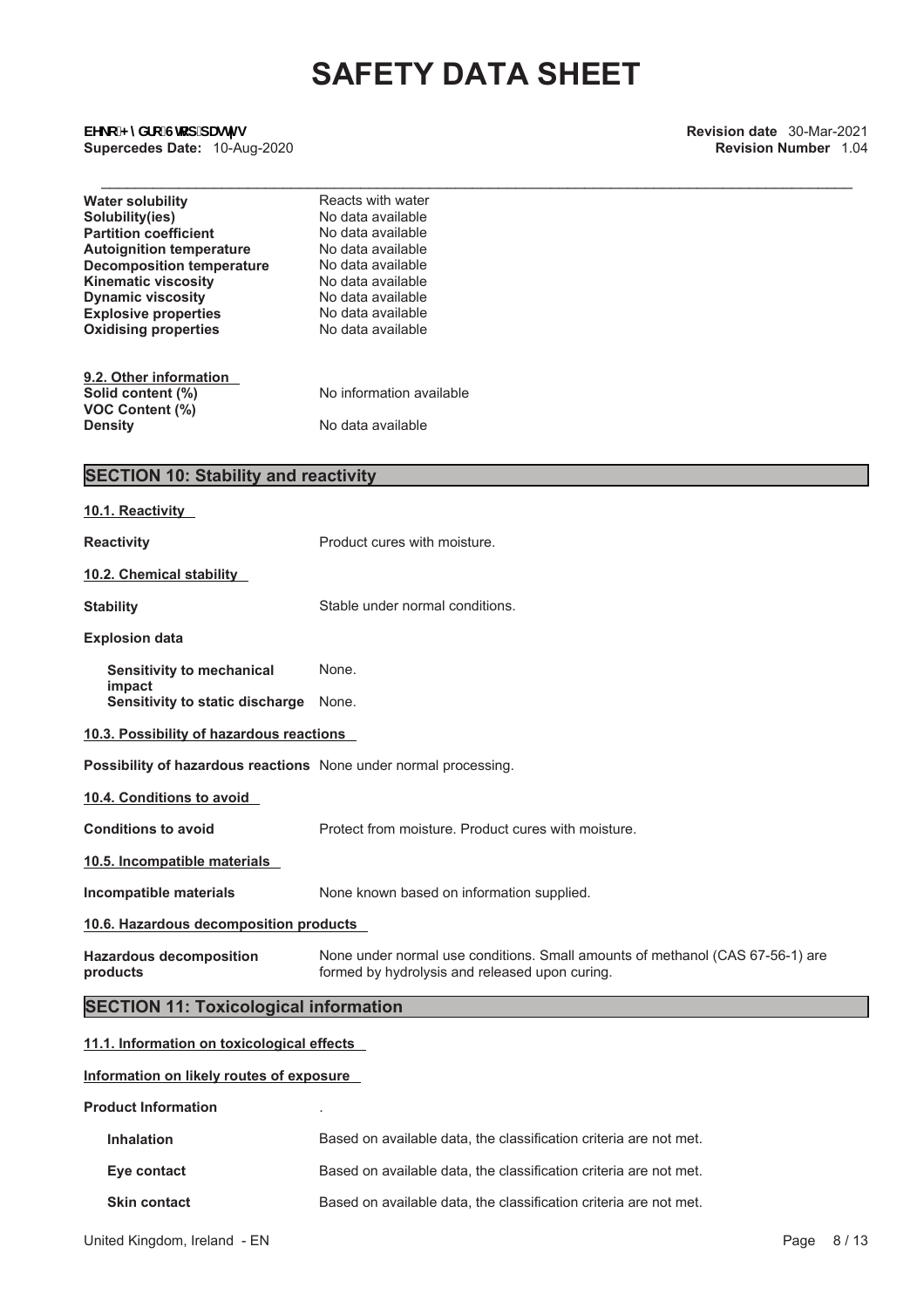\_\_\_\_\_\_\_\_\_\_\_\_\_\_\_\_\_\_\_\_\_\_\_\_\_\_\_\_\_\_\_\_\_\_\_\_\_\_\_\_\_\_\_\_\_\_\_\_\_\_\_\_\_\_\_\_\_\_\_\_\_\_\_\_\_\_\_\_\_\_\_\_\_\_\_\_\_\_\_\_\_\_\_\_\_\_\_

VY c'<mXfc!Ghcd'dUgh'q

**Revision date** 30-Mar-2021 **Supercedes Date:** 10-Aug-2020 **Revision Number** 1.04

**Ingestion** Based on available data, the classification criteria are not met.

### **Symptoms related to the physical, chemical and toxicological characteristics**

**Symptoms** No information available.

**Numerical measures of toxicity**

**Acute toxicity The following values are calculated based on chapter 3.1 of the GHS document<br>ATEmix (dermal)** 12,344.20 mg/kg **ATEmix (dermal)** 12,344.20 mg/<br>**ATEmix (inhalation-vapour)** 1,249.35 mg/l **ATEmix (inhalation-vapour)** 

### **Component Information** .

| Chemical name                    | Oral LD50                    | Dermal LD50                  | <b>Inhalation LC50</b>        |
|----------------------------------|------------------------------|------------------------------|-------------------------------|
| Trimethoxyvinylsilane            | LD50 = 7120 -7236 mg/kg      | $=$ 3360 µL/kg (Oryctolagus  | LC50 (4hr) 16.8 mg/l (Rattus) |
| 2768-02-7                        | (Rattus) OECD 401            | cuniculus)                   | OECD TG 403                   |
| Titanium dioxide                 | $>10000$ mg/kg (Rattus)      | LD50 > 10000 mg/Kg           | $>5$ mg/l                     |
| 13463-67-7                       |                              |                              |                               |
| N-(3-(trimethoxysilyl)propyl)eth | $LD50 = 2295$ mg/kg (Rattus) | $LD50 > 2000$ mg/kg          |                               |
| ylenediamine                     | EPA OPPTS 870.1100           | (Oryctolagus cuniculus)      |                               |
| 1760-24-3                        |                              | EPA OPPTS 870.1200           |                               |
| Ethyl silicate                   | LD50 $>$ 2500 mg/kg (Rattus) | = 5878 mg/kg (Oryctolagus    | $<$ 1837 ppm (Rat) 4 h        |
| 78-10-4                          | OECD <sub>423</sub>          | cuniculus) = $6300 \mu L/kg$ |                               |
|                                  |                              | (Oryctolagus cuniculus)      |                               |

### **Delayed and immediate effects as well as chronic effects from short and long-term exposure**

**Skin corrosion/irritation** Based on available data, the classification criteria are not met.

**Serious eye damage/eye irritation** Based on available data, the classification criteria are not met.

**Respiratory or skin sensitisation** OECD Test No. 406: Skin Sensitisation. No sensitisation responses were observed. No classification is proposed, based on conclusive negative data. May produce an allergic reaction.

| <b>Product Information</b> |            |                 |                            |
|----------------------------|------------|-----------------|----------------------------|
| Method                     | Species    | IExposure route | Results                    |
| OECD Test No. 406: Skin    | Guinea pig | Dermal          | No sensitisation responses |
| Sensitisation              |            |                 | were observed              |

**Germ cell mutagenicity** Based on available data, the classification criteria are not met.

**Carcinogenicity** Based on available data, the classification criteria are not met.

| European Union |
|----------------|
| Carc. ∠        |
|                |

The table below indicates whether each agency has listed any ingredient as a carcinogen.

**Reproductive toxicity** Based on available data, the classification criteria are not met.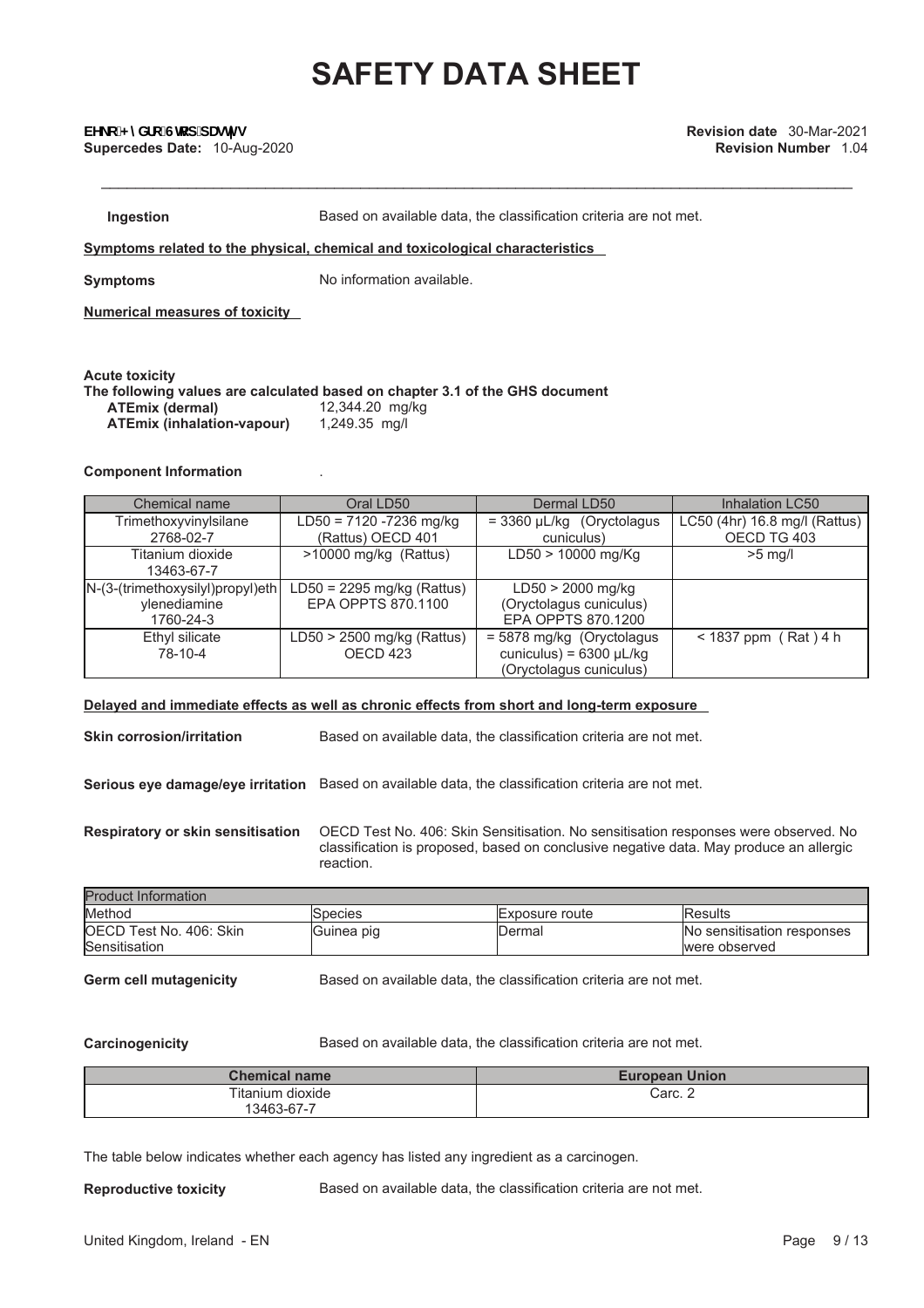\_\_\_\_\_\_\_\_\_\_\_\_\_\_\_\_\_\_\_\_\_\_\_\_\_\_\_\_\_\_\_\_\_\_\_\_\_\_\_\_\_\_\_\_\_\_\_\_\_\_\_\_\_\_\_\_\_\_\_\_\_\_\_\_\_\_\_\_\_\_\_\_\_\_\_\_\_\_\_\_\_\_\_\_\_\_\_

| <b>STOT - single exposure</b>           | Based on available data, the classification criteria are not met. |  |  |
|-----------------------------------------|-------------------------------------------------------------------|--|--|
| <b>STOT - repeated exposure</b>         | Based on available data, the classification criteria are not met. |  |  |
| <b>Aspiration hazard</b>                | Based on available data, the classification criteria are not met. |  |  |
| 11.2. Information on other hazards      |                                                                   |  |  |
| 11.2.1. Endocrine disrupting properties |                                                                   |  |  |
| <b>Endocrine disrupting properties</b>  | No information available.                                         |  |  |
| 11.2.2. Other information               |                                                                   |  |  |

**Other adverse effects** No information available.

# **SECTION 12: Ecological information**

## **12.1. Toxicity**

## **Ecotoxicity** .

| <b>Chemical name</b>                                          | Algae/aquatic<br>plants                                                                         | <b>Fish</b>                                                  | Toxicity to<br>microorganisms | Crustacea                                                  | M-Factor | M-Factor<br>(long-term) |
|---------------------------------------------------------------|-------------------------------------------------------------------------------------------------|--------------------------------------------------------------|-------------------------------|------------------------------------------------------------|----------|-------------------------|
| Trimethoxyvinylsilane<br>2768-02-7                            | EC 50 (72h)<br>957 mg/l<br>Desmodesmus<br>subspicatus)                                          | $LC50 (96h) =$<br>$191$ mg/l<br>(Oncorhynchus<br>mykiss)     |                               | EC50(48hr)<br>168.7mg/l<br>(Daphnia<br>magna)              |          |                         |
| Titanium dioxide<br>13463-67-7                                | EU Method C.3<br>LC50 (96h)<br>>10000 mg/l<br>(Cyprinodon<br>variegatus)<br>OECD <sub>203</sub> |                                                              |                               |                                                            |          |                         |
| N-(3-(trimethoxysilyl)pr<br>opyl)ethylenediamine<br>1760-24-3 |                                                                                                 | LC50 (96H)<br>$=597$ mg/L<br>(Danio<br>rerio)Semi-static     |                               | EC50 (48h)<br>$=81$ mg/L<br>Daphnia magna<br><b>Static</b> |          |                         |
| Ethyl silicate<br>78-10-4                                     | EC 50 (72h)<br>100 mg/L<br>Pseudokirchner<br>iella<br>subcapitata)<br>OECD <sub>201</sub>       | LC50 (96h)><br>245 mg/L (Danio<br>EU<br>rerio)<br>Method C.1 |                               |                                                            |          |                         |

# **12.2. Persistence and degradability**

**Persistence and degradability** No information available.

| <b>Component Information</b>      |                      |            |                  |  |
|-----------------------------------|----------------------|------------|------------------|--|
| Trimethoxyvinvlsilane (2768-02-7) |                      |            |                  |  |
| <b>Method</b>                     | <b>Exposure time</b> | Value      | <b>Results</b>   |  |
| OECD Test No. 301F: Ready         | 28 davs              | <b>BOD</b> | 51 % Not readily |  |
| Biodegradability: Manometric      |                      |            | biodegradable    |  |
| Respirometry Test (TG 301 F)      |                      |            |                  |  |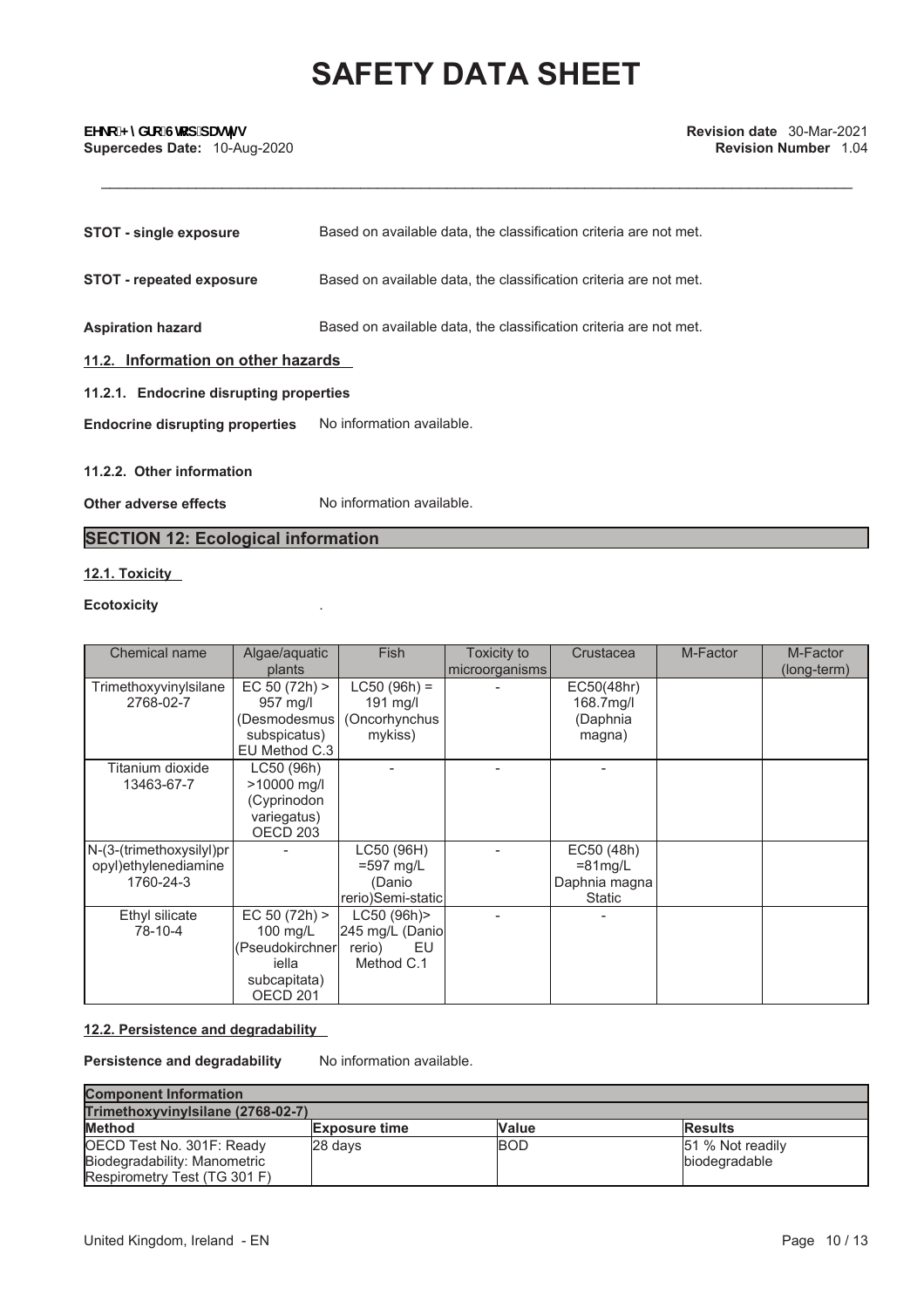\_\_\_\_\_\_\_\_\_\_\_\_\_\_\_\_\_\_\_\_\_\_\_\_\_\_\_\_\_\_\_\_\_\_\_\_\_\_\_\_\_\_\_\_\_\_\_\_\_\_\_\_\_\_\_\_\_\_\_\_\_\_\_\_\_\_\_\_\_\_\_\_\_\_\_\_\_\_\_\_\_\_\_\_\_\_\_

## VY c'<mXfc!Ghcd'dUgh'q

**Supercedes Date: 10-Aug-2020** 

## **12.3. Bioaccumulative potential**

**Bioaccumulation** There is no data for this product.

### **Component Information**

| Chemical name                                                 | <b>Partition coefficient</b> | Bioconcentration factor (BCF) |
|---------------------------------------------------------------|------------------------------|-------------------------------|
| Trimethoxyvinylsilane<br>2768-02-7                            |                              |                               |
| N-(3-(trimethoxysilyl)propyl)ethylenediami<br>ne<br>1760-24-3 | $-0.3$                       |                               |
| Ethyl silicate<br>78-10-4                                     | 3.18                         |                               |

### **12.4. Mobility in soil**

**Mobility in soil** No information available.

## **12.5. Results of PBT and vPvB assessment**

**PBT and vPvB assessment** This preparation contains no substance considered to be very persistent nor very bio-accumulating (vPvB). .

| Chemical name                                             | PBT and vPvB assessment                                          |
|-----------------------------------------------------------|------------------------------------------------------------------|
| Trimethoxyvinylsilane<br>2768-02-7                        | The substance is not PBT / vPvB                                  |
| Titanium dioxide<br>13463-67-7                            | The substance is not PBT / vPvB<br>PBT assessment does not apply |
| N-(3-(trimethoxysilyl)propyl)ethylenediamine<br>1760-24-3 | The substance is not PBT / vPvB                                  |
| Ethyl silicate                                            | The substance is not PBT / vPvB                                  |
| 78-10-4                                                   | PBT assessment does not apply                                    |

# **12.6. Other adverse effects**

**Other adverse effects** No information available.

# **SECTION 13: Disposal considerations**

## **13.1. Waste treatment methods**

| Waste from residues/unused<br>products | Uncured product should be disposed of as hazardous waste. Dispose of<br>contents/container in accordance with local, regional, national, and international<br>regulations as applicable. |
|----------------------------------------|------------------------------------------------------------------------------------------------------------------------------------------------------------------------------------------|
| Contaminated packaging                 | Handle contaminated packages in the same way as the product itself.                                                                                                                      |
| <b>European Waste Catalogue</b>        | 08 04 10 waste adhesives and sealants other than those mentioned in 08 04 09                                                                                                             |
| <b>Other information</b>               | Waste codes should be assigned by the user based on the application for which the<br>product was used.                                                                                   |

# **SECTION 14: Transport information**

### **Land transport (ADR/RID) 14.1 UN number or ID number** Not regulated<br>**14.2 Proper Shipping Name** Not regulated **14.2 Proper Shipping Name**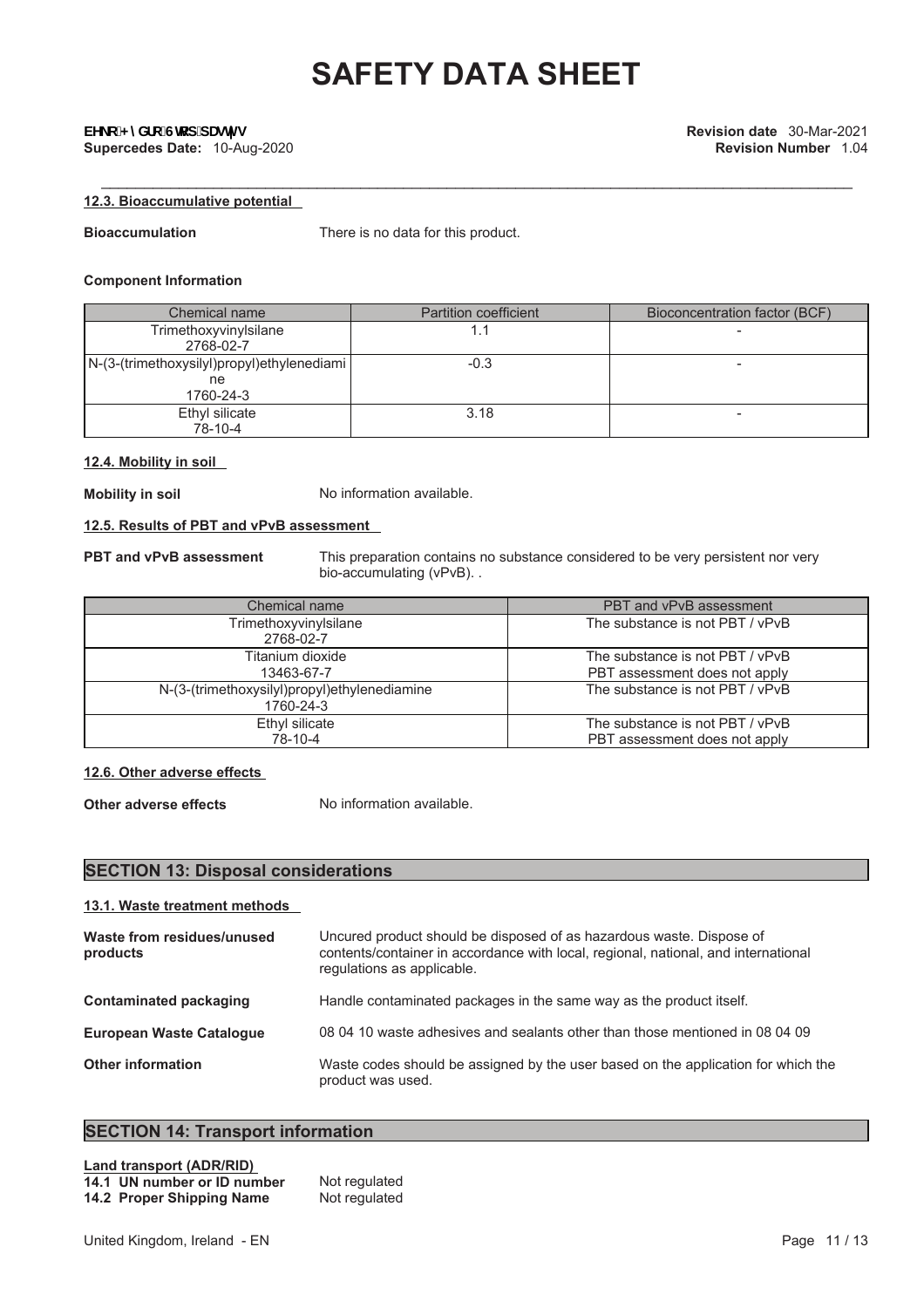\_\_\_\_\_\_\_\_\_\_\_\_\_\_\_\_\_\_\_\_\_\_\_\_\_\_\_\_\_\_\_\_\_\_\_\_\_\_\_\_\_\_\_\_\_\_\_\_\_\_\_\_\_\_\_\_\_\_\_\_\_\_\_\_\_\_\_\_\_\_\_\_\_\_\_\_\_\_\_\_\_\_\_\_\_\_\_

**Supercedes Date:** 10-Aug-2020 **Revision Number** 1.04 VY c'<mXfc!Ghcd'dUah'a

**Revision date** 30-Mar-2021

| 14.3 Transport hazard class(es)<br>14.4 Packing group<br>14.5 Environmental hazards<br><b>14.6 Special Provisions</b> | Not regulated<br>Not regulated<br>Not applicable<br>None                |                |
|-----------------------------------------------------------------------------------------------------------------------|-------------------------------------------------------------------------|----------------|
| <b>IMDG</b>                                                                                                           |                                                                         |                |
| 14.1 UN number or ID number                                                                                           | Not regulated                                                           |                |
| 14.2 Proper Shipping Name                                                                                             | Not regulated                                                           |                |
| 14.3 Transport hazard class(es)                                                                                       | Not regulated                                                           |                |
| 14.4 Packing group                                                                                                    | Not regulated                                                           |                |
| 14.5 Marine pollutant                                                                                                 | NP.                                                                     |                |
| <b>14.6 Special Provisions</b>                                                                                        | None                                                                    |                |
|                                                                                                                       | 14.7 Transport in bulk according to Annex II of MARPOL and the IBC Code | Not applicable |
|                                                                                                                       |                                                                         |                |
|                                                                                                                       |                                                                         |                |

### **Air transport (ICAO-TI / IATA-DGR) 14.1 UN number or ID number** Not regulated **14.2 Proper Shipping Name** Not regulated **14.2 Proper Shipping Name** Not regulated **14.3 Transport hazard class(es)** Not regulated **14.3 Transport hazard class(es)** Not regulated **14.4 Packing group** Not regulated **14.4 Packing group 14.5 Environmental hazards** Not applicable<br>**14.6 Special Provisions** None **14.6 Special Provisions**

# **Section 15: REGULATORY INFORMATION**

**15.1. Safety, health and environmental regulations/legislation specific for the substance or mixture**

**European Union** 

### **Registration, Evaluation, Authorization, and Restriction of Chemicals (REACh) Regulation (EC 1907/2006)**

### **SVHC: Substances of Very High Concern for Authorisation:**

This product does not contain candidate substances of very high concern at a concentration >=0.1% (Regulation (EC) No. 1907/2006 (REACH), Article 59)

### **EU-REACH (1907/2006) - Annex XVII - Substances subject to Restriction**

This product contains one or more substance(s) subject to restriction (Regulation (EC) No. 1907/2006 (REACH), Annex XVII).

| <b>Chemical name</b> | <b>CAS No</b> | Restricted substance per REACH<br><b>Annex XVII</b> |
|----------------------|---------------|-----------------------------------------------------|
| Dioctyltin oxide     | 870-08-6      | ∠∪                                                  |

### **Substance subject to authorisation per REACH Annex XIV**

This product does not contain substances subject to authorisation (Regulation (EC) No. 1907/2006 (REACH), Annex XIV)

**Ozone-depleting substances (ODS) regulation (EC) 1005/2009** Not applicable

### **Persistent Organic Pollutants**

Not applicable

## **National regulations**